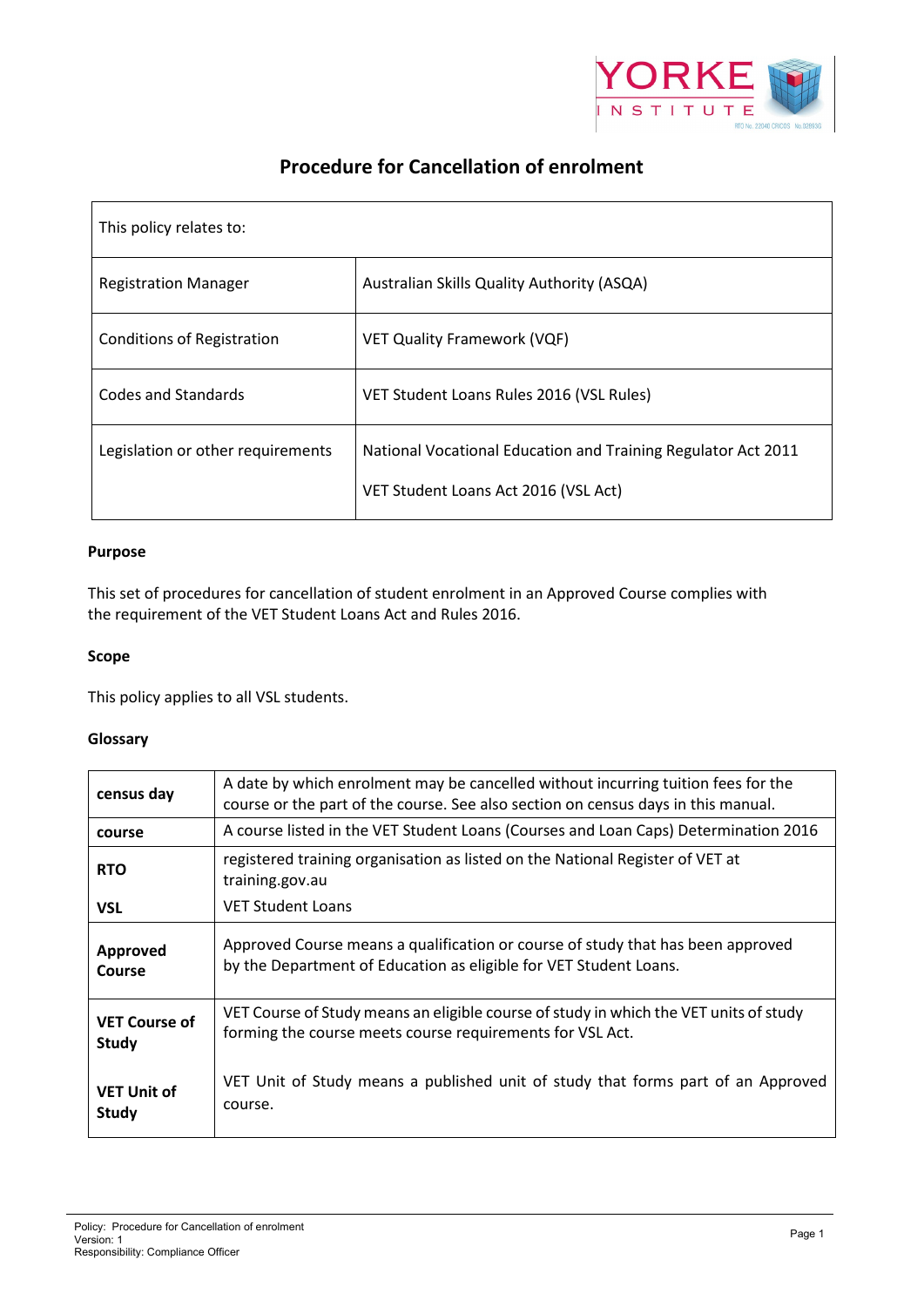#### **General Processes**

| <b>Process</b>                                                                                                                                                                                                                                                                                                                                                                                                                                                                                                                                                                                                                                   | <b>Responsible person</b> |
|--------------------------------------------------------------------------------------------------------------------------------------------------------------------------------------------------------------------------------------------------------------------------------------------------------------------------------------------------------------------------------------------------------------------------------------------------------------------------------------------------------------------------------------------------------------------------------------------------------------------------------------------------|---------------------------|
| Where Yorke Institute cancels a student's enrolment in an Approved course, or<br>a part of an Approved course, after the census date for the course, Yorke<br>Institute will:                                                                                                                                                                                                                                                                                                                                                                                                                                                                    | <b>Compliance manager</b> |
|                                                                                                                                                                                                                                                                                                                                                                                                                                                                                                                                                                                                                                                  | <b>CEO</b>                |
| Inform the student concerned of the proposed cancellation in writing<br>$\bullet$<br>at the earliest available opportunity; and<br>Allow the student with at least 28 days to initiate grievance procedures<br>$\bullet$<br>before the cancellation takes final effect: and<br>Withhold the cancellation until after any grievance procedures initiated<br>$\bullet$<br>by the student have been completed; and<br>Confirm in writing, which fees, if any, will or will not be refunded as a<br>$\bullet$<br>result of the cancellation.<br>Students will be referred to the grievance procedure when the<br>proposed cancellation is forwarded. |                           |

### **Continuous Improvement**

A summary of all VSL cancellation related matters and concerns will be presented as a part of the Continuous Improvement Policy and Procedure at the Management Meeting for review. The purpose of this is to ensure management are up-to-date and aware of:

- Any general adverse trend that needs correcting
- Common threads relating to compliance and quality assurance.
- Repeat issues

## **Confidentiality and Privacy Statement**

For more information, please refer to our Privacy and Confidentiality Policy.

### **Publication**

This policy and procedure once approved, will be available to all students and staff by accessing RTO Intranet or on request. This policy and procedure will also be available through RTO's website as well.

This policy and procedure will form part of the information distributed and communicated during staff orientation.

#### **Review processes**

This policy and procedure will be reviewed annually by the Compliance Manager.

## **Other related policies and procedures**

| Related policies | Refund policy and procedure                         |
|------------------|-----------------------------------------------------|
|                  | Pre-enrolment, enrolment & LLN policy and procedure |